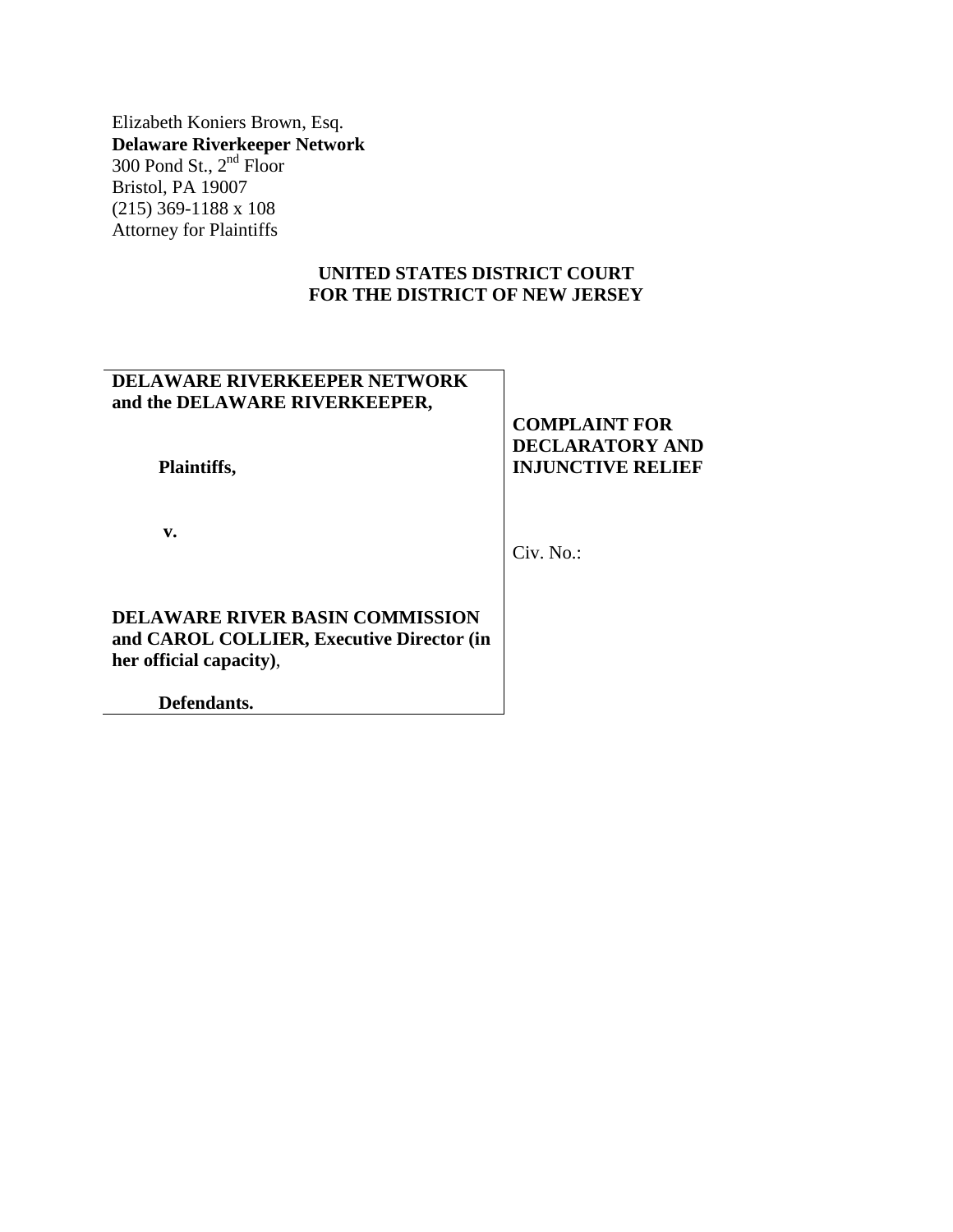#### **INTRODUCTION**

1. In this action, Plaintiffs Delaware Riverkeeper Network and the Delaware Riverkeeper challenge the Delaware River Basin Commission's (DRBC)'s approval of Stone Energy Corporation's water withdrawal docket, D-2009-13-1. The docket, issued pursuant to DRBC's authority under the Delaware River Basin Compact, approves the withdrawal of up to 0.7 million gallons of water per day (mgd) from the West Branch of the Lackawaxen River (WBLR) in Mount Pleasant Township, Wayne County, Pennsylvania, within the watershed of the Delaware River. This water will be used in Stone's natural gas development and extraction activities targeting shale formations in the Marcellus Shale. According to the final docket decision, "natural gas development and extraction activities include or are associated with: mud rotary/air rotary natural gas well drilling, hydraulic fracturing well stimulation, mixing cement for well construction, mixing drilling mud/fluid, support vehicle tire cleaning, dust control and site construction and reclamation on associated well pad sites and access roads." Defendants approved this massive extractive use of the Delware River's aquatic resources without full compliance with applicable procedural and substantive requirements and without ensuring required levels of protection for water quality in Special Protected Waters areas. Accordingly, Plaintiffs file this action for declaratory and injunctive relief to have Defendants' approval of docket 2009-13-1 declared unlawful and set aside.

#### **PARTIES**

2. Plaintiff Delaware Riverkeeper Network (DRN) is a non-profit organization established in 1988 to protect and restore the Delaware River, its tributaries and habitats. To achieve these goals, DRN organizes and implements streambank restorations, a volunteer monitoring program, educational programs, environmental advocacy initiatives, recreational activities, and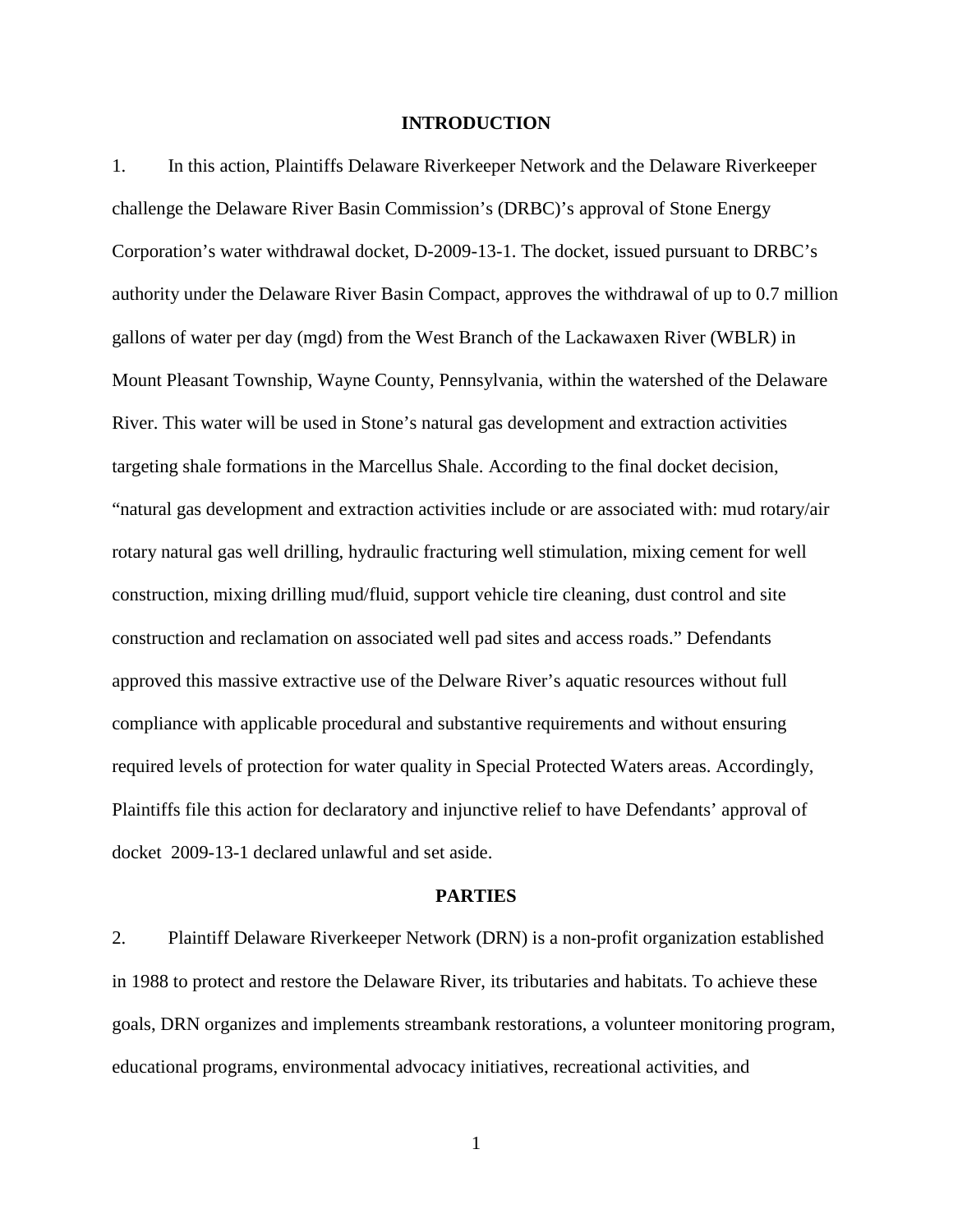environmental law enforcement efforts throughout the entire Delaware River watershed – an area which includes portions of New York, New Jersey, Pennsylvania and Delaware. The DRN is a membership organization with 6,500 members throughout the Delaware River watershed.

3. Plaintiff the Delaware Riverkeeper is a full-time privately funded ombudsman who is responsible for the protection of the waterways in the Delaware River Watershed. The Delaware Riverkeeper, Maya van Rossum, advocates for the protection and restoration of the ecological, recreational, commercial and aesthetic qualities of the Delaware River, its tributaries and habitats.

4. DRN petitioned DRBC to grant the Upper and Middle Delaware Wild and Scenic River segments Special Protection Waters (SPW) status. DRBC took this action in 1992. In 2001, DRN again petitioned DRBC to classify the Lower Delaware as SPW. As a result of DRN's efforts, the DRBC permanently designated the Lower Delaware as Significant Resource Waters, a type of SPW, in July 2008. DRN also requested in its 2001 petition that DRBC fulfill the requirements for prioritization of the Upper and Middle Delaware Wild and Scenic River segments. The entire non-tidal Delaware River is now protected by SPW anti-degradation regulations.

5. Not only was DRN directly involved in applying SPW status to the non-tidal Delaware, but the Delaware Riverkeeper, DRN, and DRN's members all enjoy the water quality values of the Delaware River, particularly within the drainage area of SPW. DRN members boat, fish, canoe, birdwatch, hike, and participate in other recreational activities throughout the watershed, particularly within the drainage areas of SPW, and including the West Branch of the Lackawaxen River and areas downstream. Our members will be adversely affected by any change in water quality and flow to the West Branch of the Lackawaxen River and areas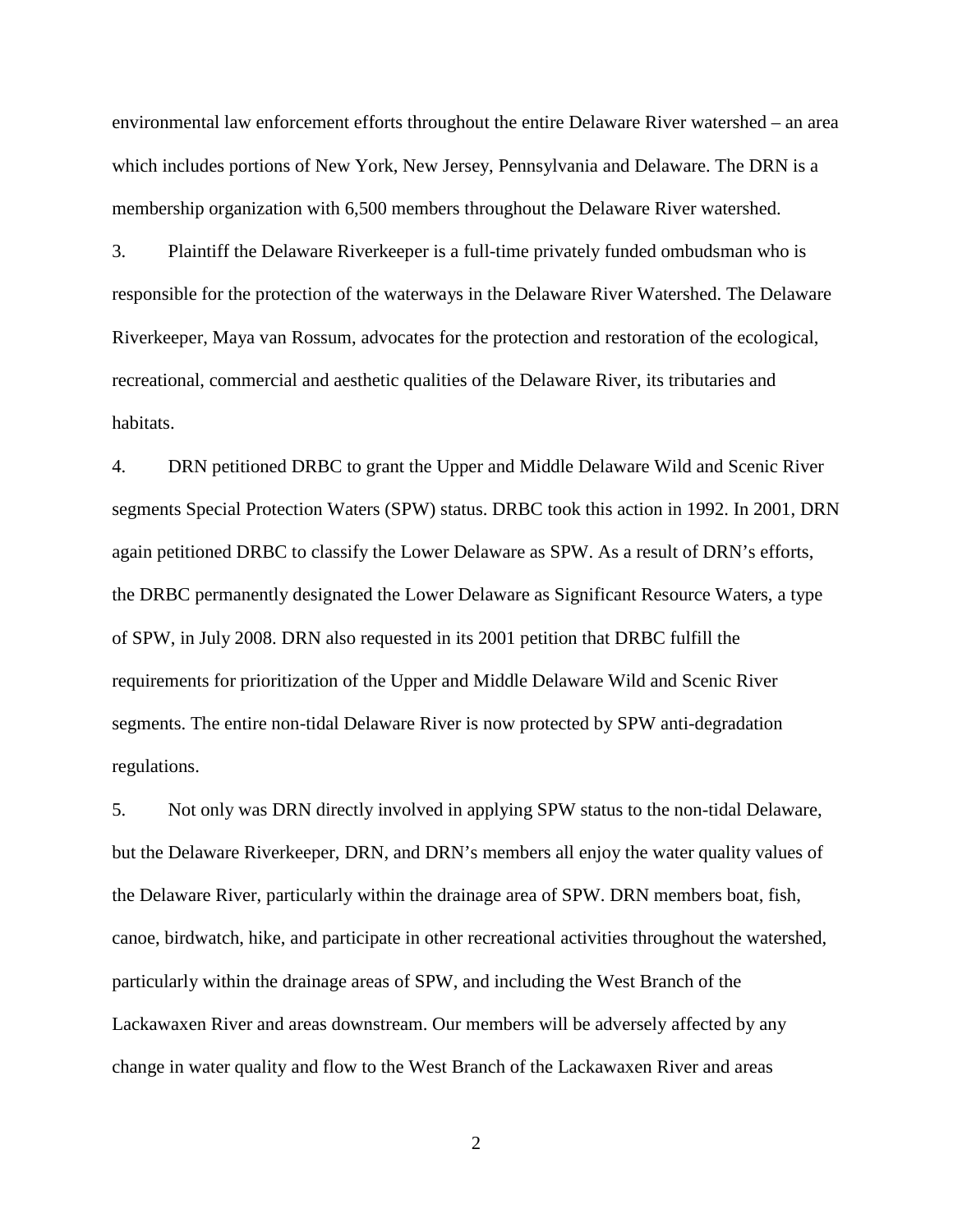downstream and subsequent impacts to habitat, boating, fishing, and other recreational and aesthetic uses of the waters within the Delaware River watershed because of DRBC's approval of Stone Energy Corporation's water withdrawal docket D-2009-13-1.

6. The Delaware Riverkeeper, Ms. van Rossum, regularly visits the Delaware River for personal and professional reasons and her use and enjoyment of the River will be diminished by DRBC's approval of Stone Energy Corporation's water withdrawal docket D-2009-13-1 and the impacts to the West Branch of the Lackawaxen River and areas downstream resulting from this approval.

7. Defendant Delaware River Basin Commission is an agency and instrumentality created by the signatory parties to the Delaware River Basin Compact of 1961. It consists of the four governors of Delaware, New Jersey, New York, and Pennsylvania, ex officio, and the Division Engineer, North Atlantic Division, U.S. Army Corps of Engineers, who serves as the federal representative. The DRBC is charged with conserving and managing the water resources of the Delaware River and its watershed.

8. Defendant Carol R. Collier is the Executive Director of the Delaware River Basin Commission and is named in her official capacity.

#### **JURISDICTION AND VENUE**

9. This Court has jurisdiction of this action under 28 U.S.C. 1331 (federal question jurisdiction), by virtue of the Delaware River Basin Compact, 75 Stat. 688, Pub. L. 87-328 (Sept. 27. 1961). Compact Article 15.1(p) reads in relevant part: "The United States district courts shall have original jurisdiction of all cases or controversies arising under the Compact..."

10. The Court may grant declaratory and injunctive relief pursuant to 28 U.S.C. § 2202 (declaratory and injunctive relief).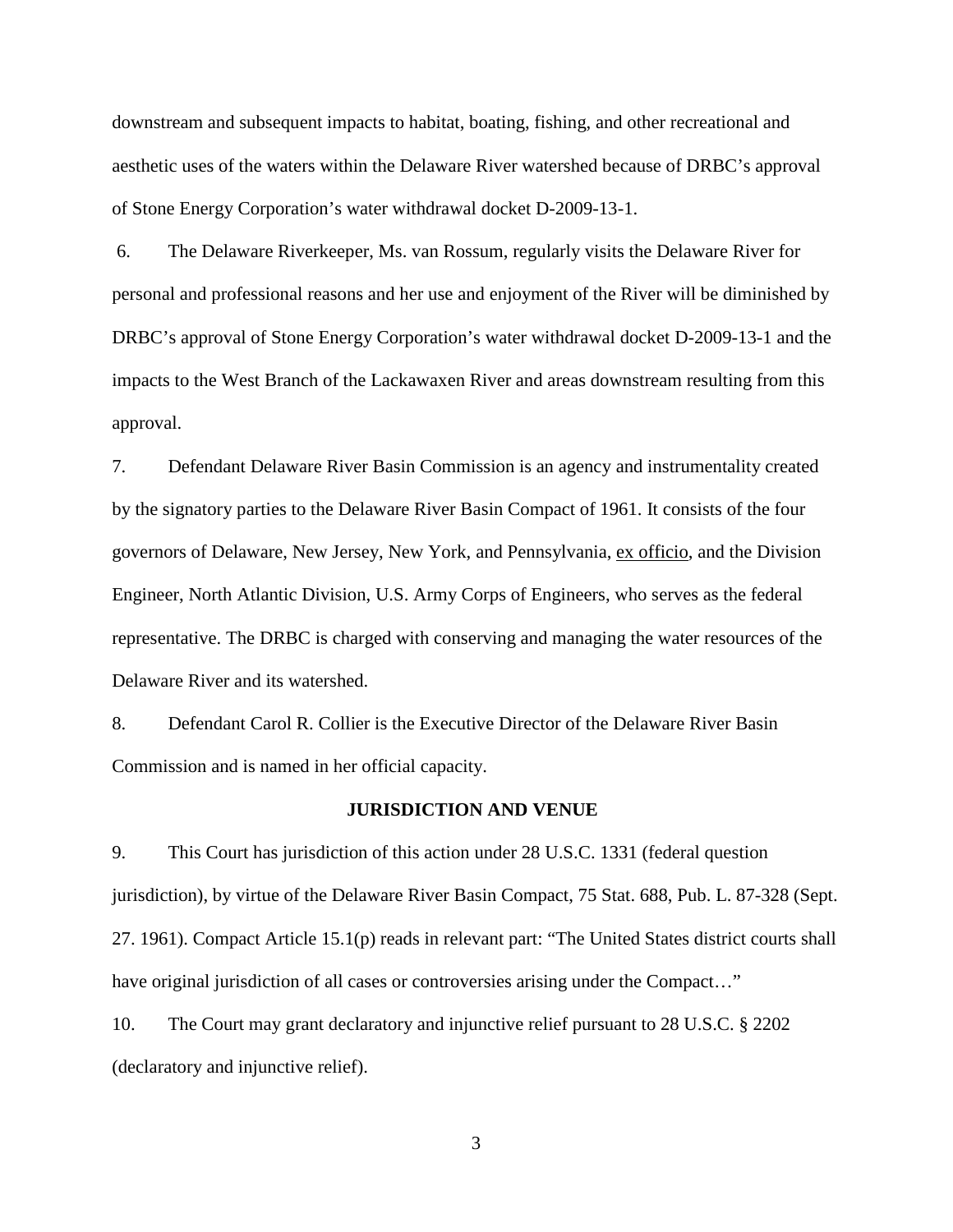11. DRBC Rule of Practice and Procedure Section 2.6.10, 18 C.F.R. § 401.90, provides:

Any party participating in a hearing conducted pursuant to the provisions of this article may appeal any final commission action. To be timely, such an appeal must be filed with an appropriate federal court, as provided in Article 15.1(p) of the Commission's Compact, within forty-five (45) days of the final Commission action.

12. Venue is proper in this Court pursuant to 28 U.S.C. § 1391(e) because it is the judicial

district within which Defendants Delaware River Basin Commission and Carol Collier,

Executive Director of DRBC, are located, and Defendants' actions approving D-2009-13-1

giving rise to this complaint occurred within this judicial district.

13. Plaintiffs have timely filed this action within 45 days of Defendants' denial on September

15, 2010, of Plaintiffs' request for a hearing on D-2009-13-1. Plaintiffs have exhausted their

administrative remedies and have no adequate remedy at law. Unless the Court grants the

requested relief, Defendants' actions will allow irreparable harm to the environment, to

Plaintiffs, and to the public. No monetary damages or other legal remedy can adequately

compensate Plaintiffs or the public for these harms.

## **STATUTORY FRAMEWORK**

### 14. Section 3.8 of the Delaware River Basin Compact requires that

No project having a substantial effect on the water resources of the basin shall hereafter be undertaken by any person, corporation, or governmental authority unless it shall have been first submitted to and approved by the commission, subject to the provisions of Sections 3.3 and 3.5. The Commission shall approve a project whenever it finds and determines that such project would not substantially impair or conflict with the Comprehensive Plan and may modify and approve as modified, or may disapprove any such project whenever it finds and determines that the project would substantially impair or conflict with such Plan. The Commission shall provide by regulation for the procedure of submission, review and consideration of projects, and for its determinations pursuant to this section. Any determination of the Commission hereunder shall be subject to judicial review in any court of competent jurisdiction.

See also 18 C.F.R. § 401.32.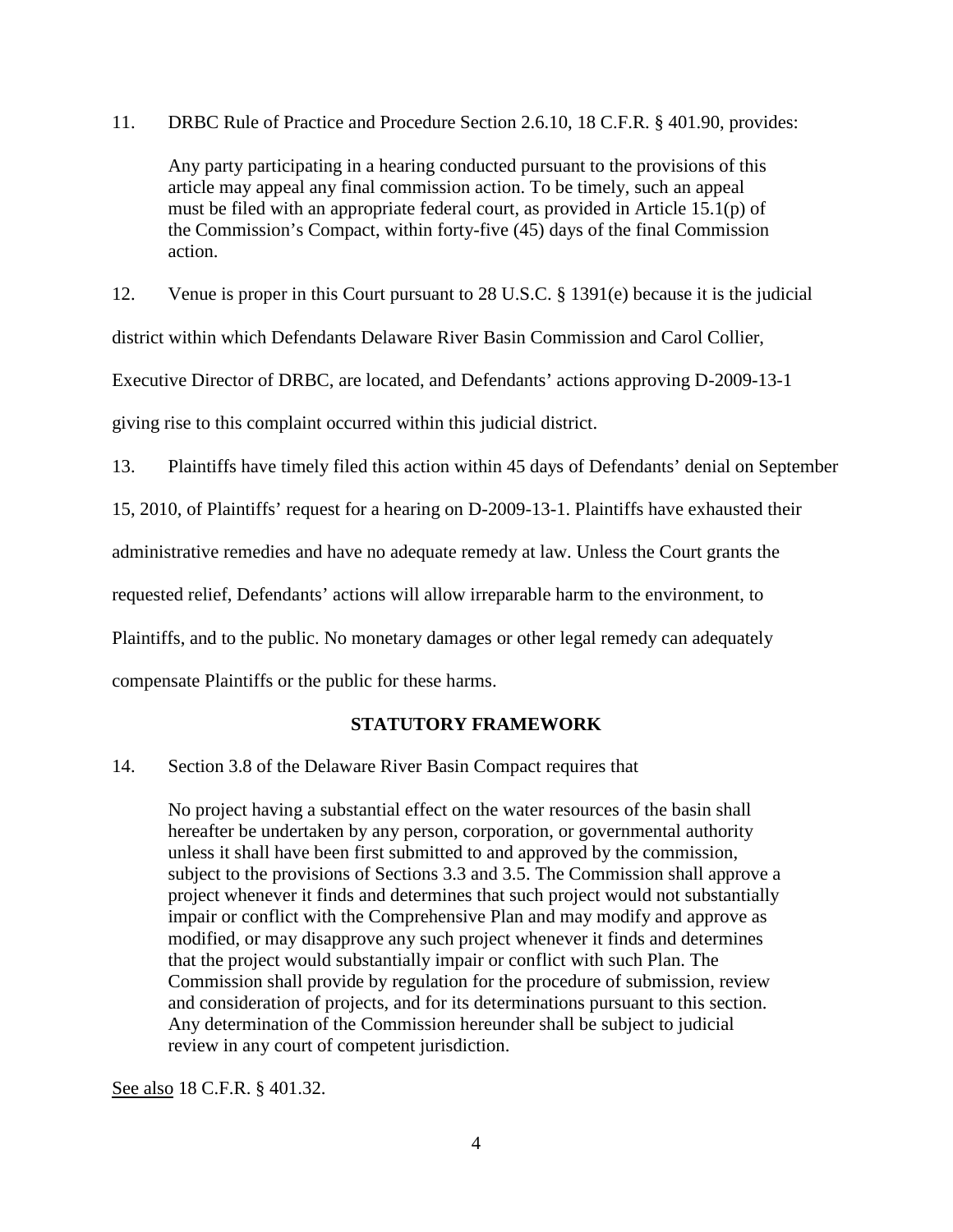15. The Comprehensive Plan is established by Article 13.1 of the Compact:

The commission shall develop and adopt, and may from time to time review and revise, a comprehensive plan for the immediate and long range development and use of the water resources of the basin. The plan shall include all public and private projects and facilities which are required, in the judgment of the commission, for the optimum planning, development, conservation, utilization, management and control of the water resources of the basin to meet present and future needs.

16. The DRBC implements the Delaware River Basin Compact through the Delaware River Basin Water Code (W.C.), 18 C.F.R. Part 410, as well as the Delaware River Basin Administrative Manual: Rules of Practice and Procedure.

17. W.C. Section 2.30.4 states: "All projects involving a transfer of water into or out of the

Delaware Basin must be submitted to the Commission for review and determination under

Section 3.8 of the Compact, and inclusion within the Comprehensive Plan."

18. An exportation of water is defined as: "[W]ater taken from within the Delaware River Basin and transferred or conveyed to an area outside the drainage area of the Delaware River and its tributaries, including the Delaware Bay, and not returned to the Delaware River Basin." W.C. Section 2.30.1.

19. Exportations of water are a form of consumptive use. Consumptive use is "loss of water from a groundwater or surface water source through a manmade conveyance system . . . due to transpiration by vegetation, incorporation into products during their manufacture, evaporation, diversion out of a basin, or any other process to the extent that the water withdrawn is not returned to the waters of a basin."

20. W.C. Section 2.30.2 establishes the "Policy of Protection and Preservation":

The waters of the Delaware River Basin are limited in quantity and the Basin is frequently subject to drought warnings and drought declarations due to limited water supply storage and streamflow during dry periods. Therefore, it shall be the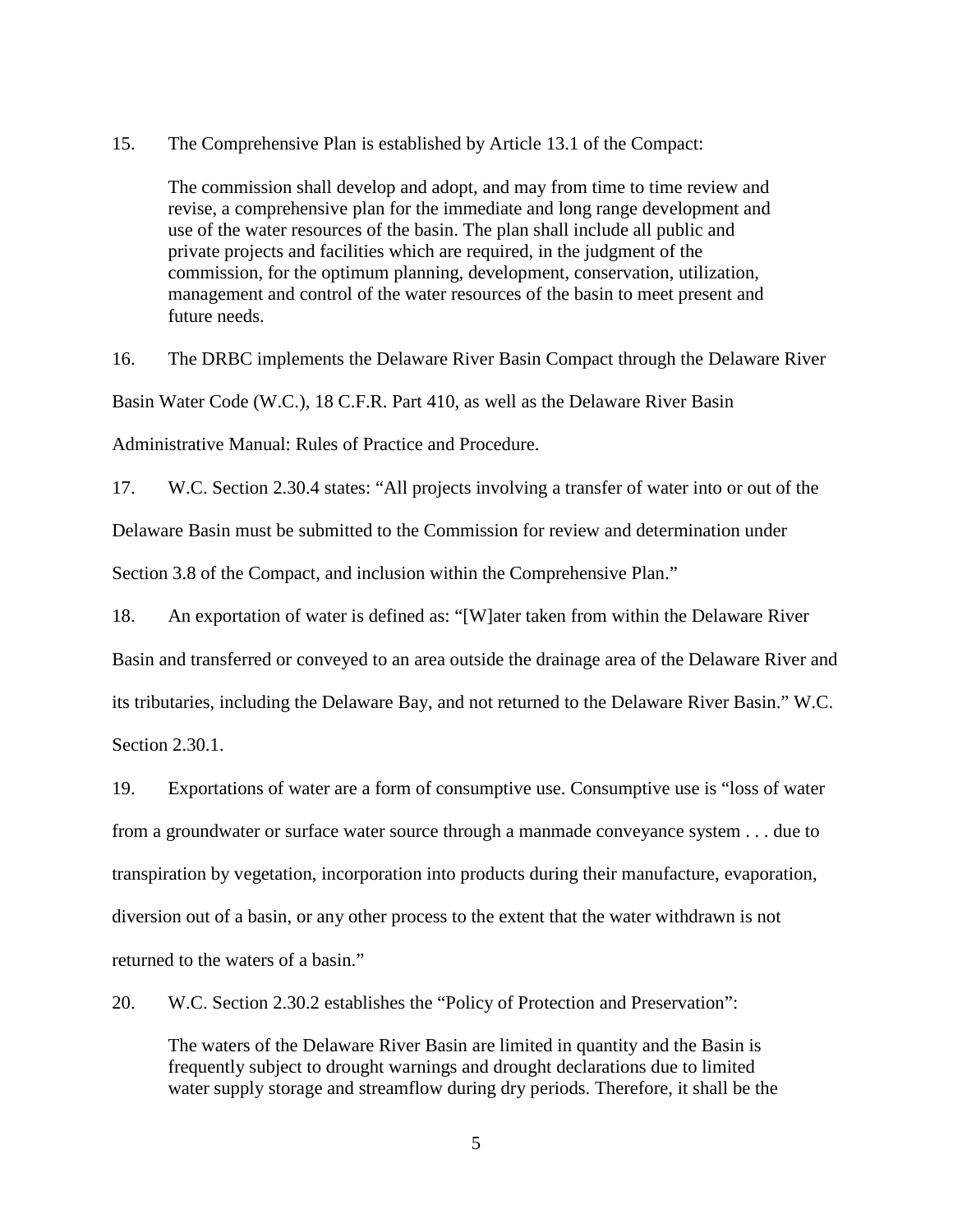policy of the Commission to discourage the exportation of water from the Delaware River Basin.

21. W.C. Section 2.30.3 ("Safeguard Public Interest") requires the DRBC's "review and

consideration of any public or private project involving the importation or exportation of water

[to] be conducted pursuant to this policy and shall include assessments of the water resource and

economic impacts of the project and of all alternatives to any water exportation or wastewater

importation project."

22. W.C. Section 2.30.4 requires the applicant to address eight issues, including:

A. Efforts to first develop or use and conserve the resources outside of the Delaware River Basin.

B. Water resource impacts of each alternative available including the "no project" alternative.

C. Economic and social impacts of the importation or exportation and each of the available alternatives including the "no project" alternative.

D. Amount, timing and duration of the proposed transfer and its relationship to passing flow requirements and other hydrologic conditions in the Basin, and impact on instream uses and downstream waste assimilation capacity.

E. Benefits that may accrue to the Delaware River Basin as a result of the proposed transfer.

F. Volume of the transfer and its relationship to other specified actions or Resolutions by the Commission.

G. Volume of the transfer and the relationship of that quantity to all other diversions.

H. Any other significant benefit or impairment which might be incurred to the Delaware River Basin as a result of the proposed transfer.

23. W.C. Section 2.30.8 states the DRBC's "Conservation Requirements": "It is the policy of

the Commission that all applications involving out-of-the Basin transfers indicate the

conservation measures which have been taken to forestall the need for a transfer of Delaware

River Basin water."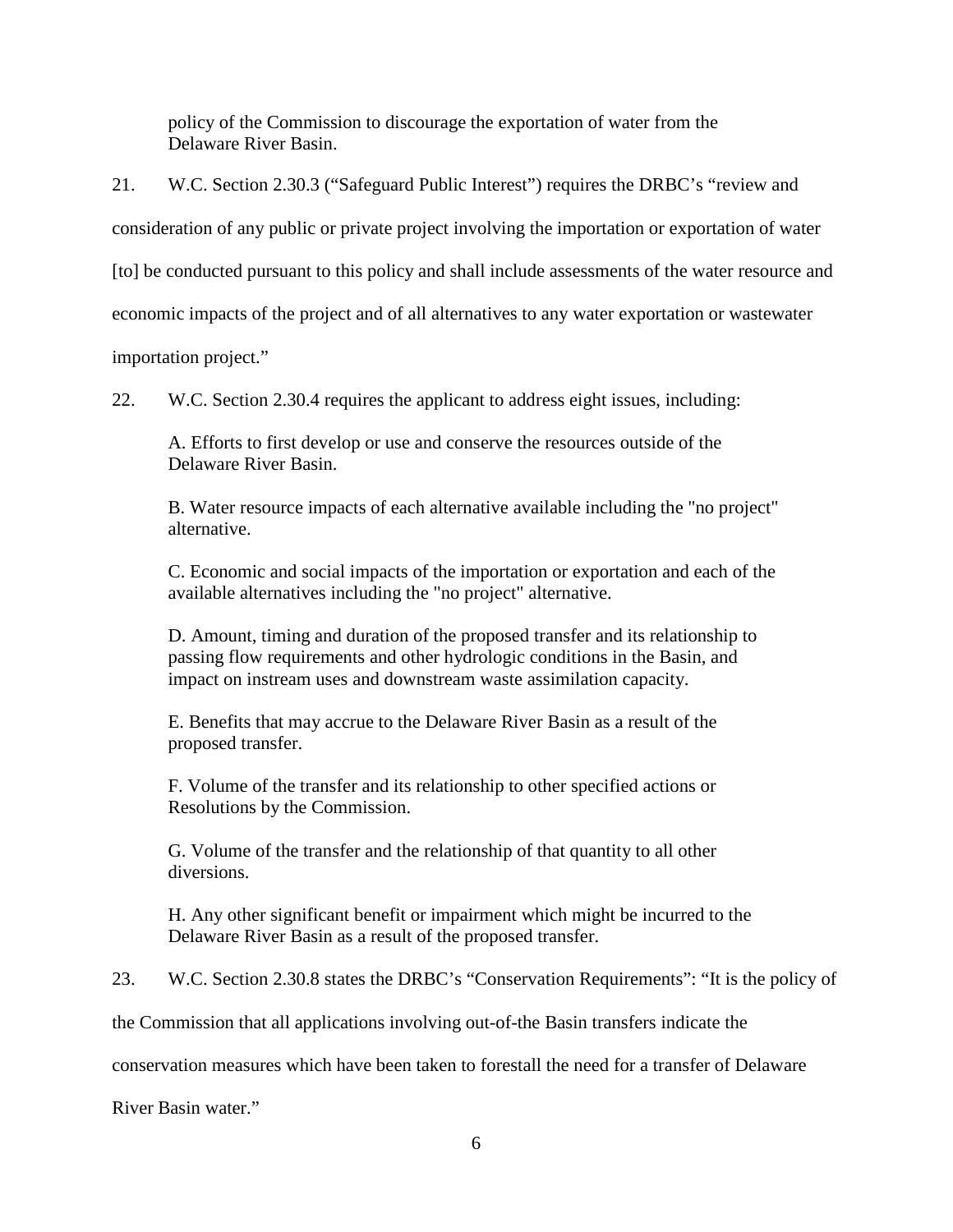24. W.C. Section 3.10.3.A.2.b.1 applies to Special Protection Waters and requires that the commission must review and condition approvals based on insuring that no measureable change to existing water quality "occurs at Boundary and Interstate Control Points" for these waters.

25. W.C. Section 3.10.3A.2.e. requires that "Projects subject to review under Section 3.8 of the Compact that are located in the drainage area of Special Protection Waters must submit for approval a Non-Point Source Pollution Control Plan that controls the new or increased non-point source loads generated within the portion of the project's service area which is also located within the drainage area of Special Protection Waters."

26. By regulation, the DRBC requires permit applicants to address the impact of their proposed projects on the basin. Specifically, "applications before the Commission should address the impact of the withdrawal, use and disposal of water on the water resources of the basin." Rules of Practice and Procedure Section 2.3.7(A).

#### **FACTS**

27. On March 5, 2009, Stone Energy Corporation, upon information and belief a Louisiana corporation, submitted a docket to the DBRC for review of a surface water withdrawal of up to .70 million gallons of water per day from the West Branch of the Lackawaxen River (WBLR). The withdrawal will be used to support Stone's natural gas development and extraction activities targeting shale formations within the drainage area of Special Protection Waters within the Delaware River Basin in the Commonwealth of Pennsylvania. The WBLR is part of the Delaware River watershed and is classified by Pennsylvania Department of Environmental Protection (PADEP) as a high quality cold water fishery stream.

28. Since 2008, the entire non-tidal Delaware River has been protected by Special Protection Waters anti-degradation regulations. On May 19, 2009, the DRBC promulgated an Executive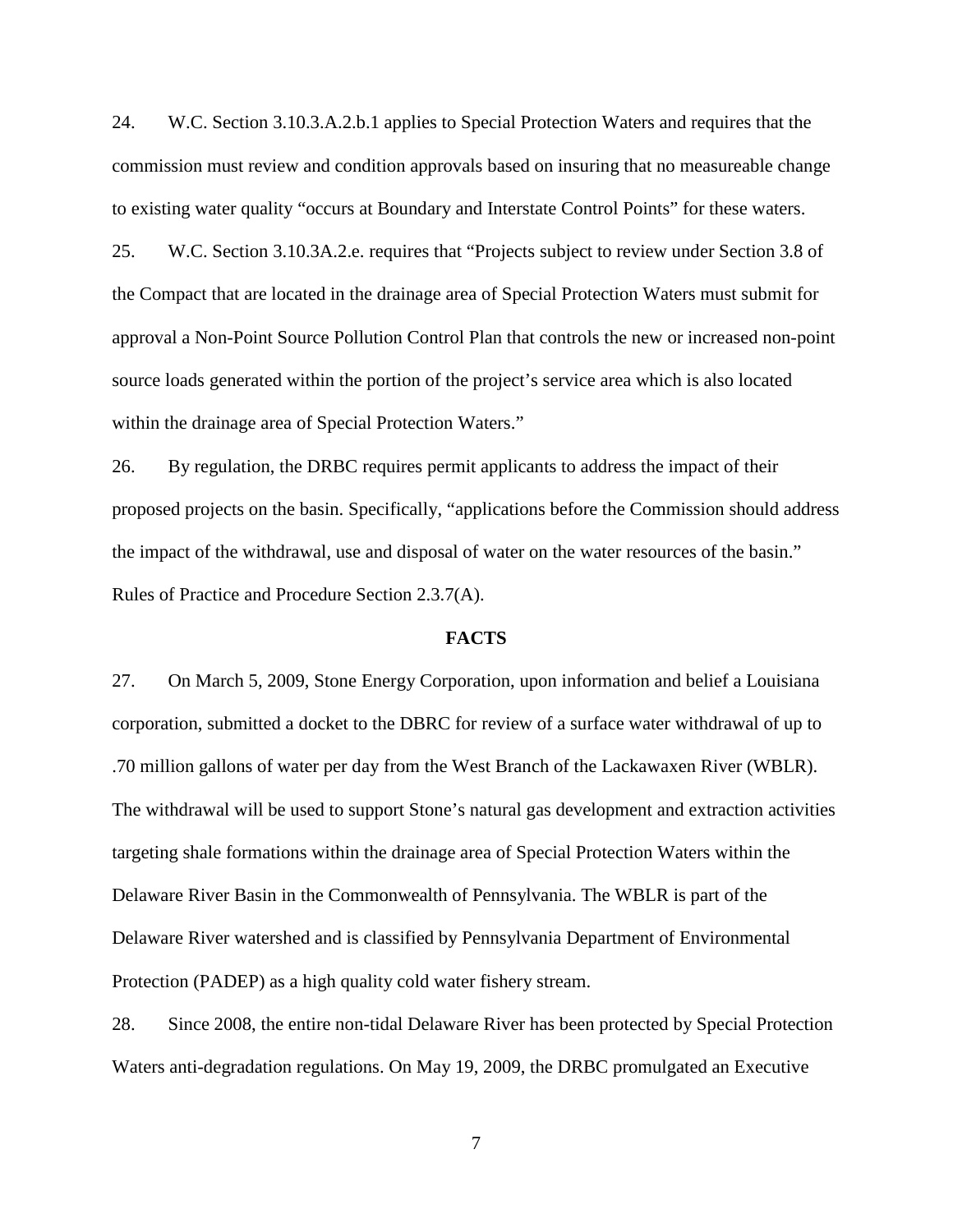Director Determination that recognized, inter alia, that as "a result of water withdrawals, wastewater disposal and other activities, natural gas extraction projects in these shale formations may individually or cumulatively affect the water quality of Special Protection Waters by altering their physical, biological, chemical or hydrological characteristics."

29. Flow levels in the WBLR have been consistently below the 25% average at the Aldenville Gage, which is the minimum pass by flow rate to withdraw water. Stone Energy Corporation has been authorized by DRBC through Docket 2009-13-1 to remove 39% of the total flow of the WBLR. This diminution could contribute to excessive stress on the WBLR, causing additional harm to the sensitive aquatic community downstream. Higher temperatures, low flow conditions, and the potential shift of benthic life suggest that DRBC's approval may jeopardize water quality in the WBLR.

30. The DRBC held a public hearing on the Stone Docket on February 24, 2010. The DRN and its members participated in this hearing. The DRN submitted extensive written regarding the proposed water withdrawal docket on April 12, 2010.

31. On July 14, 2010 the Delaware River Basin Commission made public its decision to approve Stone's docket, D-2009-13-1.

32. On August 13, 2010, the DRN submitted a hearing request to the DRBC regarding the Stone Energy Water Withdrawal Docket.

33. On September 15, 2010, the DRBC denied the DRN's request for a hearing regarding the Stone Energy Water Withdrawal Docket.

34. With the DRBC's denial of this hearing request, Defendants' action approving D-2009- 13-1 constitutes final agency action and is ripe for judicial review. Plaintiffs have exhausted all administrative remedies and timely file this complaint.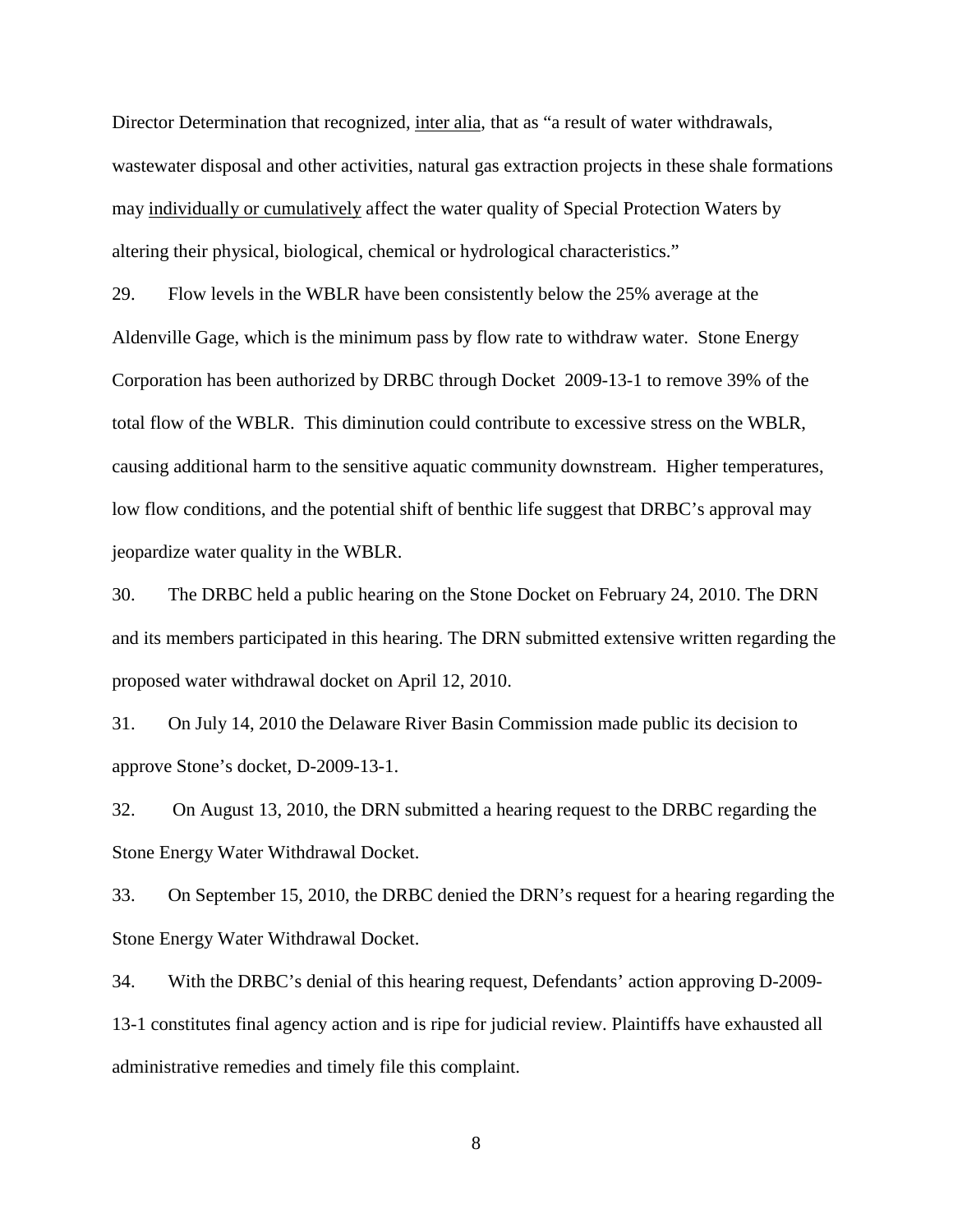#### **CLAIMS FOR RELIEF**

#### **COUNT ONE:**

### **Defendants' Approval of Stone Energy Corporation Docket 2009-13-1 Failed to Meet the Procedural and Substantive Requirements of the Water Code and Rules of Procedure and Practice and is therefore Arbitrary, Capricious, an Abuse of Discretion, and Otherwise Not In Accordance with Law**

35. The allegations in paragraphs 1 through 34 are hereby incorporated by reference as if fully stated herein.

36. W.C. Section 2.30 applies to D-2009-13-1 because the project entails a transfer of water out of the Delaware River Basin. Upon information and belief, Stone Energy Corporation failed to provide Defendants with all of the information required by W.C. Section 2.30.4 governing applications for dockets entailing transfers of water out of the Delaware River Basin.

37. Defendants' approval of D-2009-13-1 failed to include a determination that the Docket meets the standards of W.C. Section 2.30.3. Defendants failed to assess the water resource, the economic impacts of the project, and all alternatives to the water exportation caused by the project.

38. Defendants violated W.C. Section 2.30.2, which states the policy of the DRBC to discourage exportation of waters from the Delaware River Basin due to frequent drought and limited quantity of water, by failing to ensure that water conservation and flow considerations were fully considered and addressed prior to approval of D-2009-13-1.

39. Defendants failed to require Stone Energy Corporation to meet all of the requirements of Rule of Practice and Procedure Section 2.3.8(A) governing the information and exhibits that must be included with a docket application. Upon information and belief, Stone Energy Corporation did not submit and Defendants did not require prior to approving D-2009-13-1, full information on 2.3.8.(A)(7) "[an] estimate of the cost of completing the proposed project, and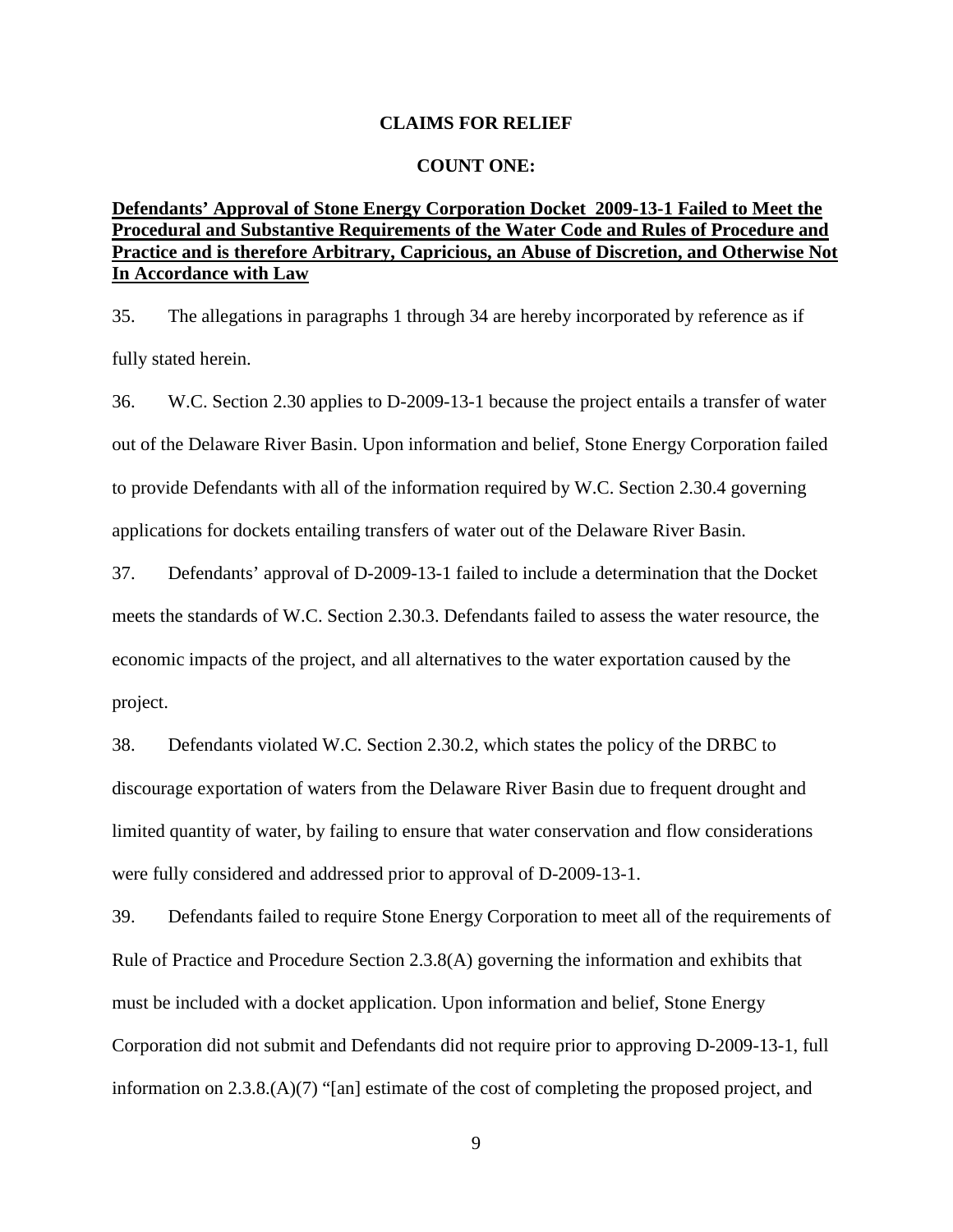sufficient data to indicate a workable financial plan under which the project will be carried out,"

and on 2.3.8.(A)(8) "analyses and conclusions of regional water supply and wastewater

investigations."

40. Accordingly, Defendants' approval of D-2009-13-1 was arbitrary, capricious, an abuse of discretion, or otherwise not in accordance with law and Plaintiffs are entitled to relief.

### **COUNT TWO**

## **Defendants' Approval of Stone Energy Corporation Docket 2009-13-1 Failed to Meet the Additional Legal Requirements Regarding Water Quality Impacts to Special Protection Waters and is therefore Arbitrary, Capricious, an Abuse of Discretion, and Otherwise Not In Accordance with Law**

41. The allegations in paragraphs 1 through 34 are hereby incorporated by reference as if fully stated herein.

42. The WBLR is located within the drainage area of an area designated as Special Protection Waters. Accordingly, the DRBC was required to ensure that the Stone water withdrawals from the WBLR would result in "no measurable change" to existing water quality at "Boundary and Interstate Control Points" for these exceptional waters. W.C. Section 3.10.3.A.2.b.1.

43. Defendants' approval of the Stone Energy Corporation Docket is likely to have substantial effects on the water resources of the Delaware River Basin by reducing the flow in the stream and/or depleting the groundwater, by adding, discharging, or causing the release of pollutants into the groundwater or surface water, or by other means. Therefore, Defendants have failed to ensure that approval of the Final Docket would result in no measurable change to existing water quality in the SPW.

44. Defendants were required by W.C. Section 3.10.3.A.2.e.1 and W.C. Section

3.10.3.A.2.e.2 to require that Stone Energy Corporation submitted for approval a non-point source pollution control plan (NPSPCP) to control new or increased non-point source loads,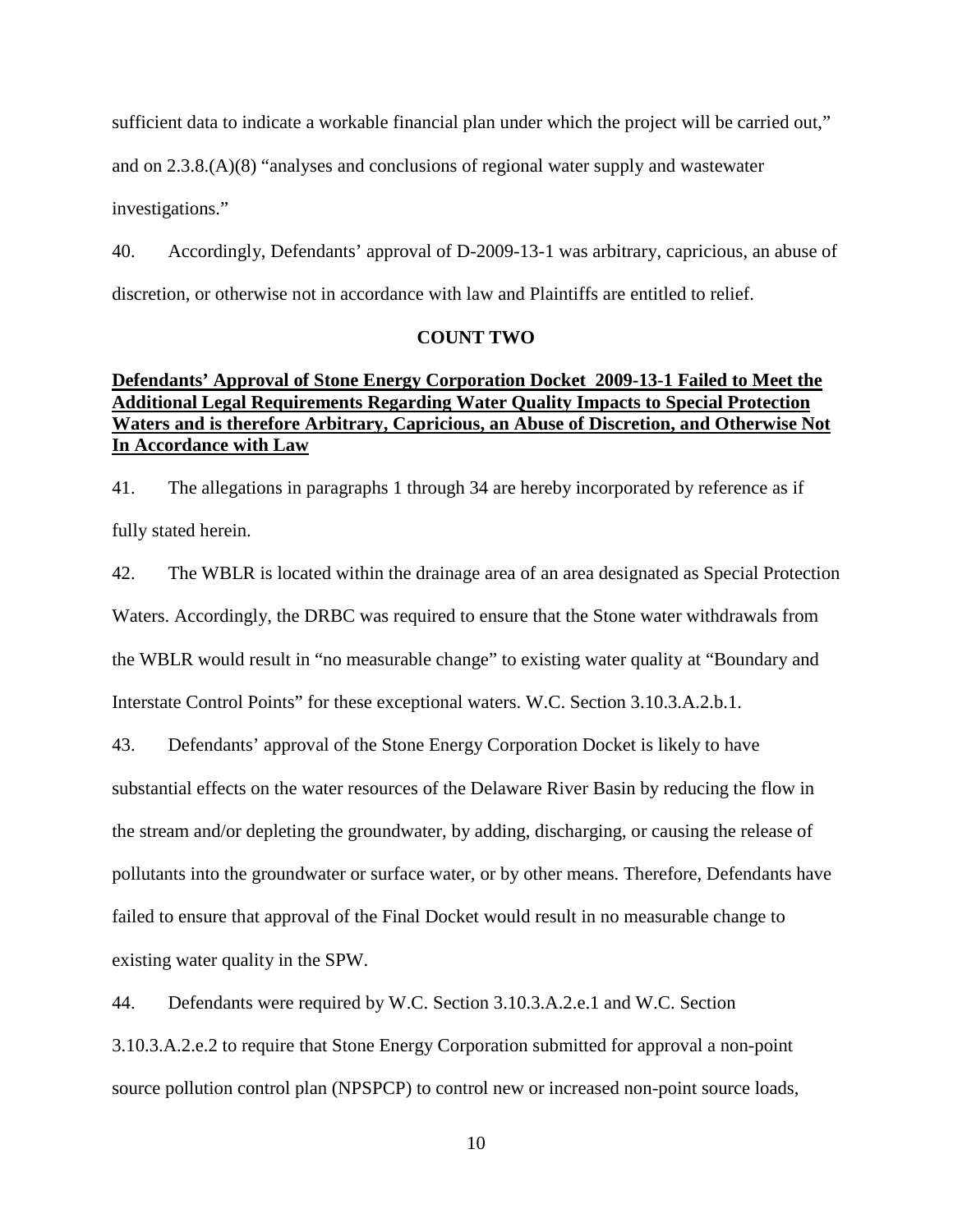including erosion and sediment controls as well as post-construction stormwater controls. Defendants approved D-2009-13-1with a condition that Stone Energy Corporation submit its NPSPCP for approval at a future date. D-2009-13-1at C.I.i. Thus, Defendants did not review and approve the applicant's NPSPCP for conformity with all legal requirements prior to issuing the Final Docket, in violation of law.

45. Accordingly, Defendants' approval of D-2009-13-1 was arbitrary, capricious, an abuse of discretion, or otherwise not in accordance with law and Plaintiffs are entitled to relief.

### **PRAYER FOR RELIEF**

WHEREFORE, Plaintiffs pray for relief as follows:

1. For a declaratory judgment that Defendants' approval of the Stone Energy Corporation Docket 2009-13-1 was arbitrary and capricious, an abuse of discretion, without sufficient justification in the administrative record, or otherwise not in accordance with all procedures required by law;

2. For injunctive relief enjoining Defendants from permitting Stone Energy Corporation to proceed with water withdrawals as described in Docket 2009-13-1 until such times as Defendants have fully complied with all statutory and regulatory requirements under the Delaware River Basin Compact, Water Code, and Delaware River Basin Administrative Manual: Rules of Practice and Procedure;

3. For the Court to retain continuing jurisdiction to review Defendants' compliance with all judgments and orders entered herein;

4. For an award of Plaintiffs*'* costs of litigation, including reasonable attorney*'*s fees; and 5. For such other and further relief as the Court may deem just and proper to effectuate a complete resolution of the legal disputes between Plaintiffs and Defendants.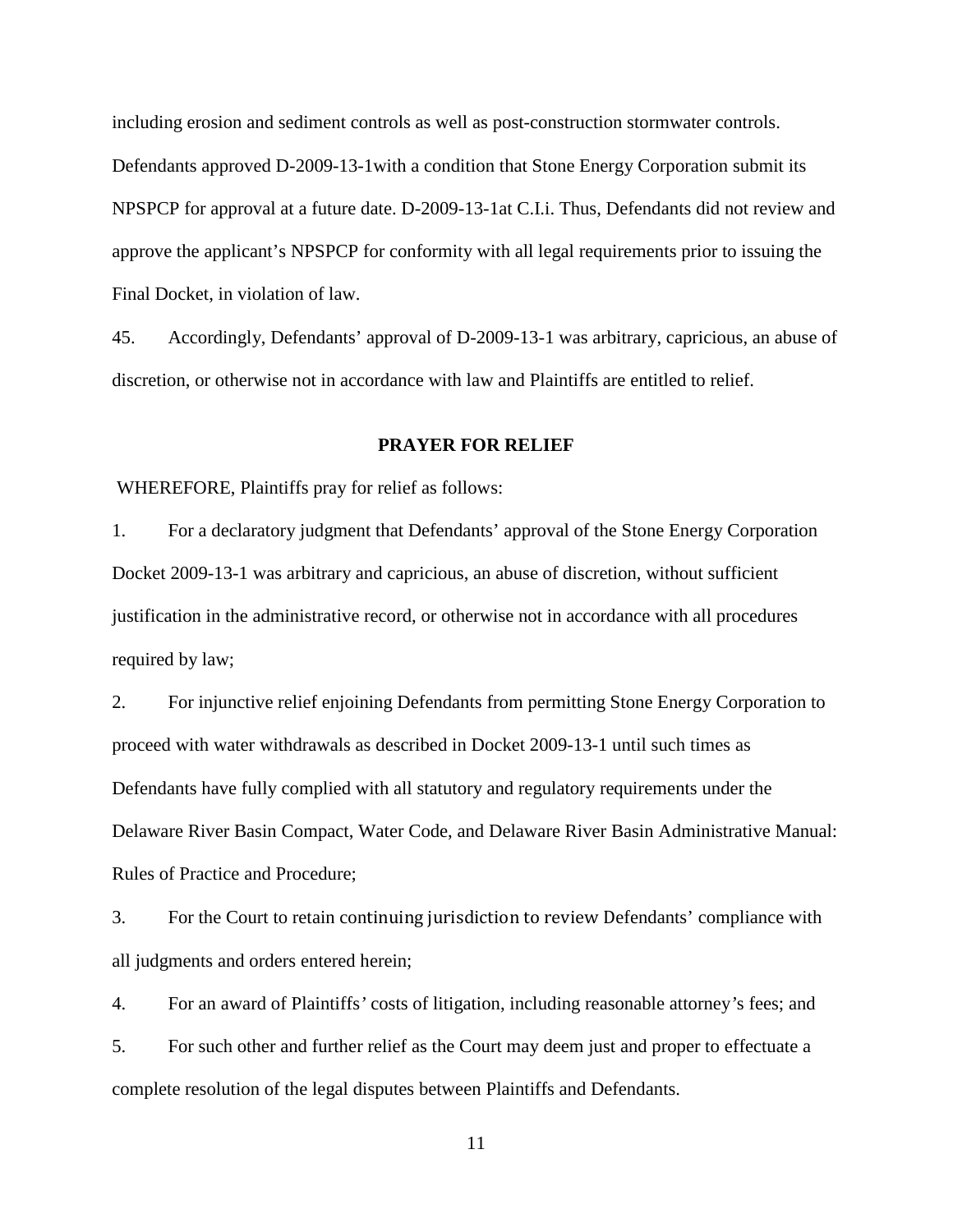Respectfully submitted, /s/ Elizabeth Koniers Brown Elizabeth Koniers Brown, Esq. **Delaware Riverkeeper Network** 300 Pond St.,  $2<sup>nd</sup>$  Floor Bristol, PA 19007 Attorney for Plaintiffs

DATED: October 29, 2010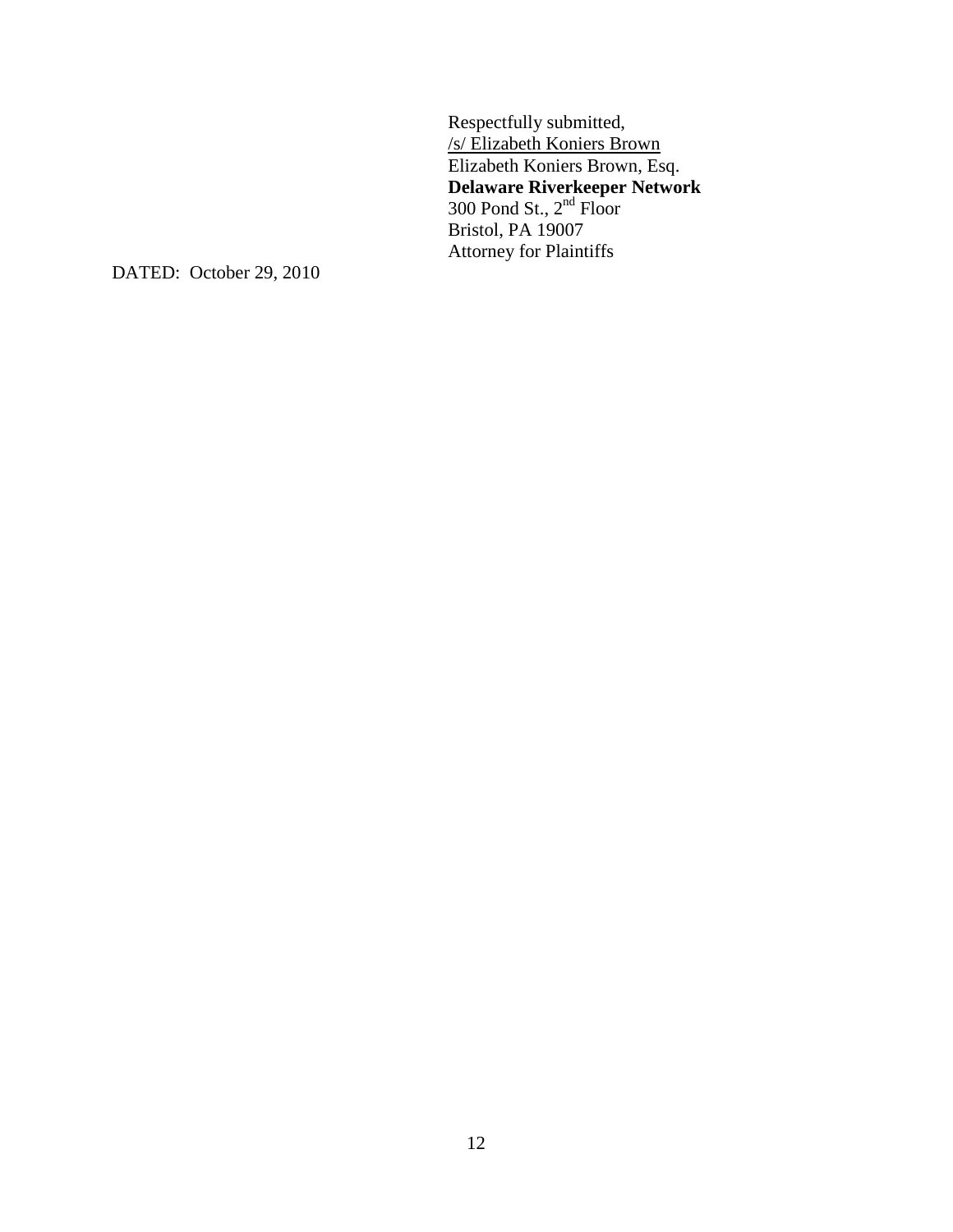#### **FED. R. CIV. P. 7.1 DISCLOSURE**

I am the senior attorney with Delaware Riverkeeper Network, having offices 300 Pond St., 2nd Floor, Bristol, Bucks County, Pennsylvania, 19007, am familiar with the proceedings and documents related to the above-captioned matter, and declare that the following is true and accurate to the best of my knowledge: the Delaware Riverkeeper Network is a non-profit organization. There is no corporation or parent corporation that owns stock in the Delaware Riverkeeper Network.

I hereby certify that the foregoing statements made by me are true. I am aware that if any of the foregoing statements made by me are willfully false, I am subject to punishment.

> /s/ Elizabeth Koniers Brown Elizabeth Koniers Brown, Esq. **Delaware Riverkeeper Network** 300 Pond St.,  $2<sup>nd</sup>$  Floor Bristol, PA 19007 Attorney for Plaintiffs

DATED: October 29, 2010